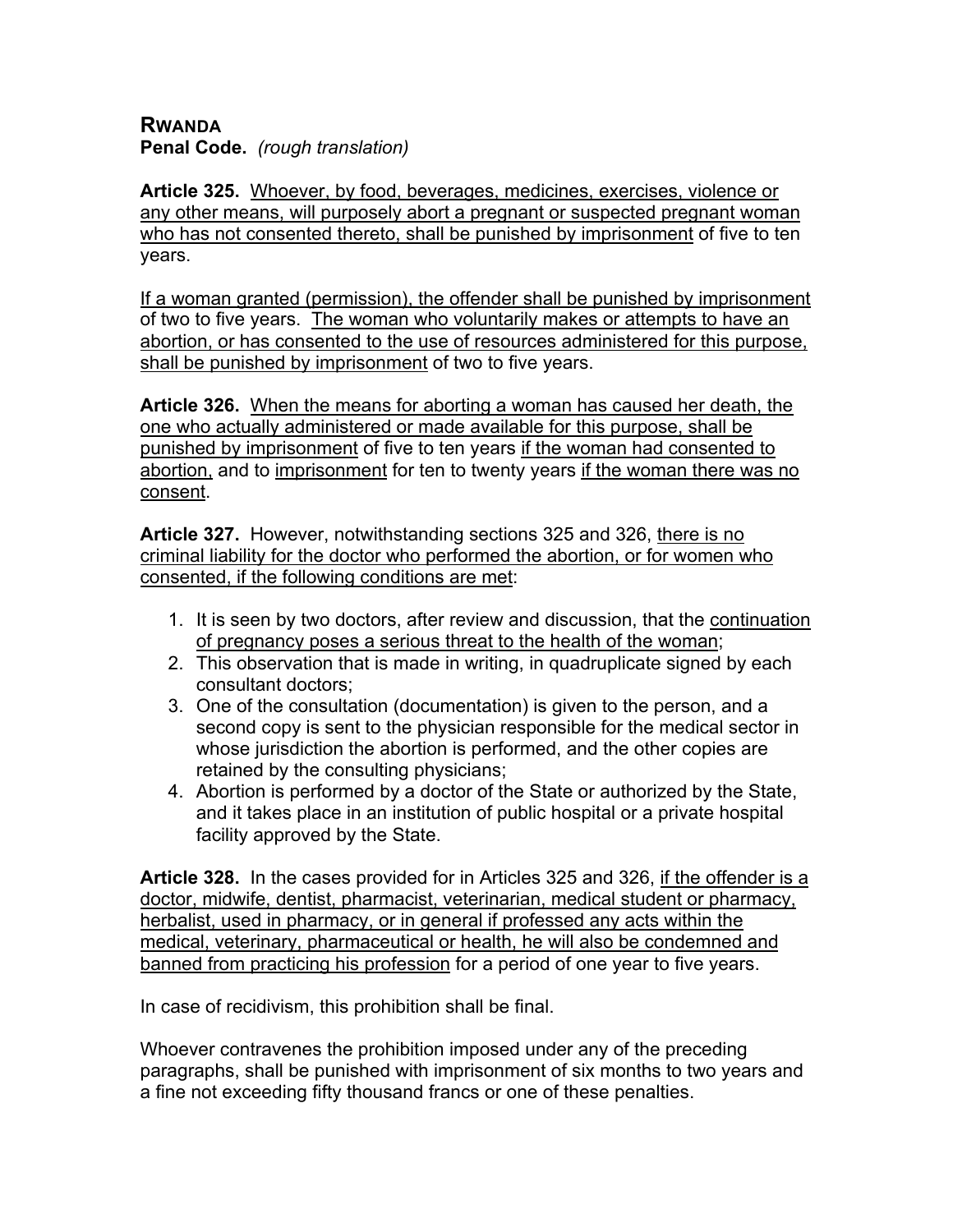## **RWANDA: Law No. 27/2001 of 20 April 2001 on the Rights of and Protection of Children Against Violence.**

**Article 4.** Every child has the inherent right to life from conception. Voluntary abortion is prohibited except only for the reasons and under the conditions provided by law.

**Article 30.** Whoever has voluntarily aborted shall be punished by imprisonment of five to ten years.

Whoever has tried to abort will be punished with imprisonment from six months to three years. Given the interest of the child, the sentence imposed by the court in accordance with paragraph 2 of this Article shall be suspended for the entire period.

**Article 31.** Whoever has caused an abortion on a woman without her consent shall be punished by imprisonment of twenty years to life. Whoever, by mutual agreement, caused an abortion of a woman shall be punished by five to fifteen years' imprisonment.

Whoever has recklessly caused an abortion of a woman shall be punished with imprisonment of three months to three years.

 $\mathcal{L}_\text{max}$  and  $\mathcal{L}_\text{max}$  and  $\mathcal{L}_\text{max}$ 

## **RWANDA: Code Pénal.**

 $\mathcal{L}_\text{max}$  and  $\mathcal{L}_\text{max}$  and  $\mathcal{L}_\text{max}$ 

**Article 325.** Celui qui, par aliments, breuvages, médicaments, manoeuvres, violences ou tout autre moyen, aura, à dessein, fait avorter une femme enceinte ou supposée enceinte qui n'y aura point consenti, sera puni d'un emprisonnement de cinq à dix ans.

Si la femme y a consenti, le coupable sera puni d'un emprisonnement de deux à cinq ans.

La femme qui, volontairement, se sera fait ou aura tenté de se faire avorter ou aura consenti à l'usage des moyens administrés à cet effet sera puni d'un emprisonnement de deux à cinq ans.

**Article 326.** Lorsque les moyens employés en vue de faire avorter la femme auront causé sa mort, celui qui les aura administrés ou fait administrer ou procurés dans ce but sera puni d'un emprisonnement de cinq à dix ans si la femme avait consenti à l'avortement, et à un emprisonnement de dix à vingt ans si la femme n'y avait point consenti.

**Article 327.** Toutefois, par dérogation aux articles 325 et 326, il n' y a pas de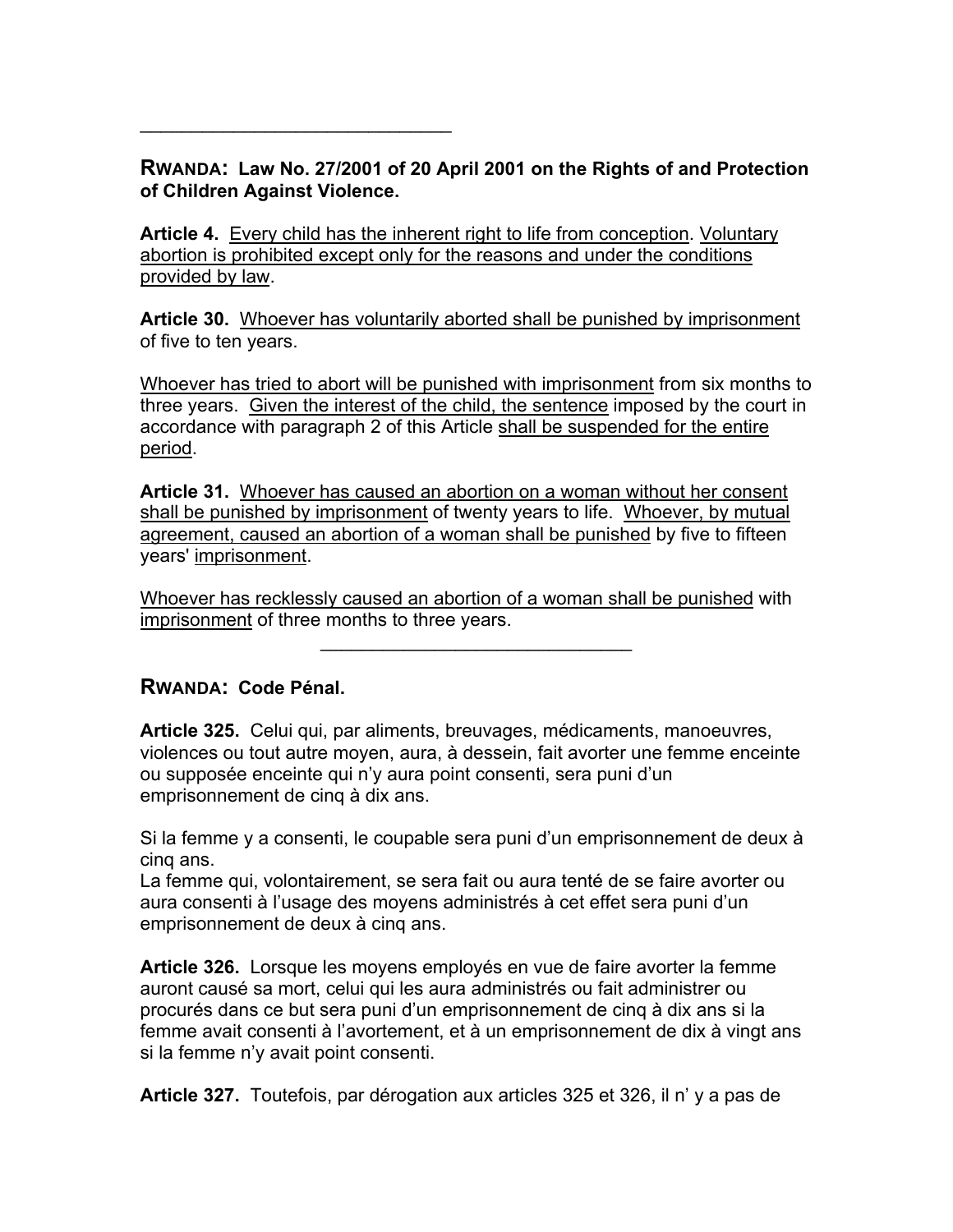responsabilité pénale pour le médecin qui a pratiqué l'avortement, ni pour la femme qui y a consenti, si les conditions suivantes sont réunies:

- 1. qu'il soit constaté par deux médecins, après examen et discussion, que la poursuite de la grossesse met en péril grave la santé de la femme;
- 2. que cette constation soit faite par écrit, en quatre exemplaires signés par chacun des médecins consultants;
- 3. que l'un des examplaires de la consultation soit remis à l'intéressé, et qu'un deuxième exemplaire soit adressé au médecin responsable du secteur médical dans le ressort duquel doit être pratiqué l'avortement, les autres exemplaires étant conservés par les médecins consultants;
- 4. que l'avortement soit pratiqué par un médecin de l'Etat ou agréé par l'Etat, et qu'il ait lieu dans un établissement d'hospitalisation public ou dans un établissement d'hospitalisation privé agréé par l'Etat.

**Article 328**. Dans les cas prévus par les articles 325 et 326, si le coupable est médecin, accoucheur, dentiste, pharmacien, vétérinaire, étudiant en médecine ou en pharmacie, herboriste, employé en pharmacie, ou d'une manière générale s'il fait profession de tous actes quelconques relevant de l'ordre médical, vétérinaire, pharmaceutique ou sanitaire, il sera en outre condamné à l'interdiction d'exercer sa profession pendant une durée d'un an à cinq ans.

En cas de récidive, cette interdiction sera définitive.

 $\mathcal{L}=\{1,2,3,4,5\}$ 

S'il contrevient à l'interdiction prononcée en vertu de l'un des alinéas précédents, il sera puni d'un emprisonnement de six mois à deux ans et d'une amende qui ne pourra excéder cinquante mille francs ou de l'une de ces peines seulement.

## **RWANDA: Law No. 27/2001 of 20 April 2001 on the rights of and protection of children against violence.**

**Article 4.** Tout enfant a un droit inhérent à la vie dès sa conception. L'avortement volontaire est interdit sauf seulement pour les motifs et dans les conditions prévus par les lois.

**Article 30.** Est puni d'un emprisonnement de cinq à dix ans quiconque aura volontairement avorté.

Est puni d'un emprisonnement de six mois à trois ans quiconque aura tenté d'avorter.

Compte tenu de l'intérêt de l'enfant, la peine prononcée par la juridiction conformément aux dispositions de l'alinéa 2 de cet article est sursis pour toute sa période.

**Article 31.** Sera puni d'un emprisonnement de vingt ans à perpétuité quiconque